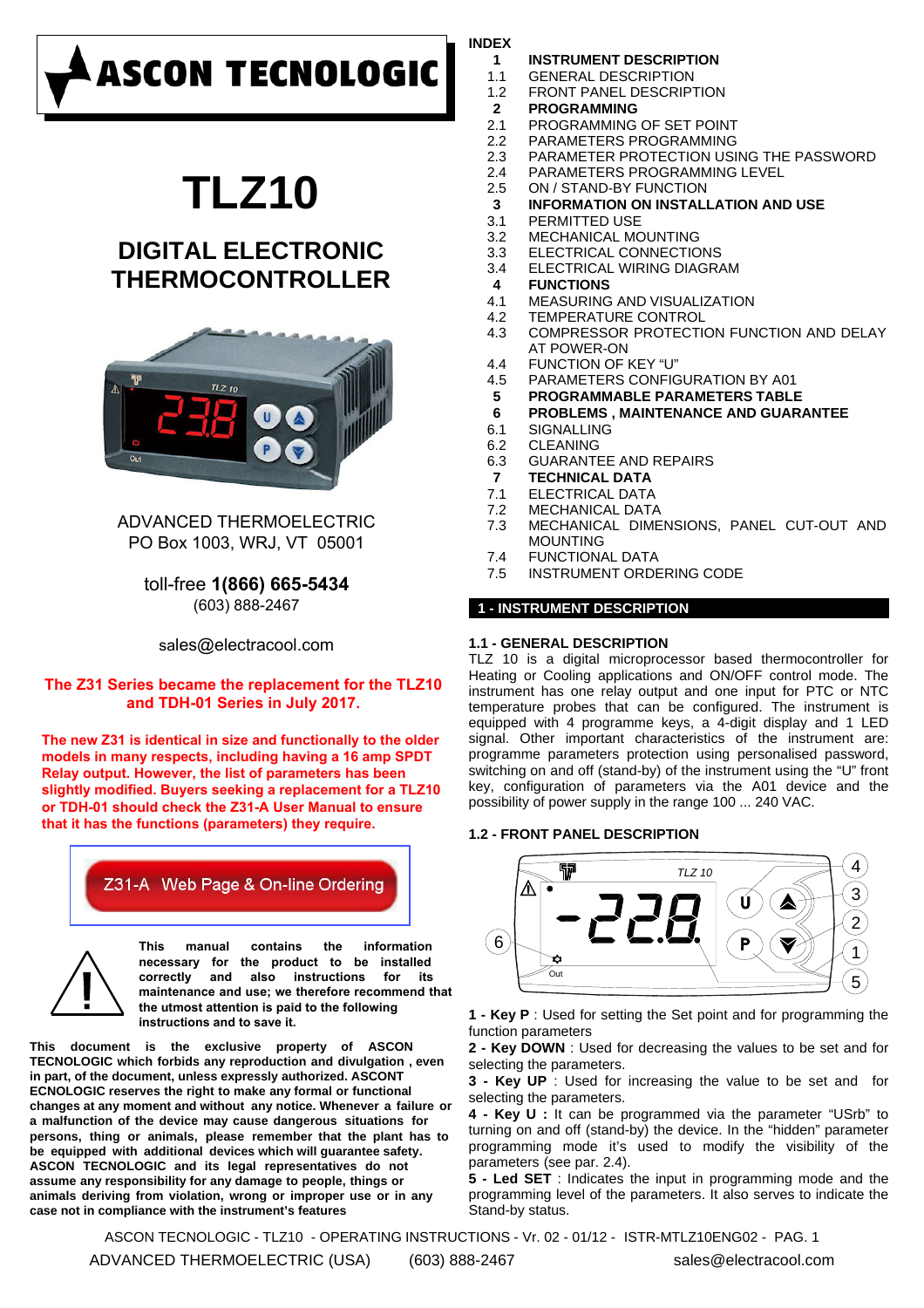**6 - Led OUT** : Indicates the control output status (or the temperature control device) on (on), off (off) or inhibited (flashing).

#### **2 - PROGRAMMING**

#### **2.1 - PROGRAMMING OF THE SET POINT**

Press the key **P** then release it and the display will show **SP** alternating with the set value.

To change it press the UP key to increase the value or DOWN to decrease it.

These keys increase or decrease the value one digit at a time, but if the button is pressed for more than one second the value increase or decreases rapidly, and after two seconds pressed, the speed increases even more to all the desired valued to be reached rapidly.

Exiting the Set mode is achieved by pressing the P key or automatically if no key is pressed for 15 seconds. After that time the display returns to the normal function mode.

### **2.2 - PARAMETERS PROGRAMMING**

To access the instrument's function parameters, press the key **P** and keep it pressed for about 5 seconds, after which the SET led will light up, the display will visualised the code that identifies the first parameter.

Using the UP and DOWN keys, the desired parameter can be selected and pressing the P key, the display will alternately show the parameter code and its setting that can be changed with the UP and DOWN keys.

Once the desired value has been set, press the key P again: the new value will be memorised and the display will show only the code of the selected parameter.

Pressing the UP and DOWN keys, it is possible to select another parameter and change it as described.

To exit the programming mode, do not press any key for about 20 seconds, or keep the UP or DOWN key pressed until it exits the programming mode.

### **2.3 - PARAMETER PROTECTION USING THE PASSWORD**

The instrument has a parameter protection function using a password that can be personalised, through the **"PASS"** parameter.

If one wishes to have this protection, set the password number desired in the parameter "PASS".

When the protection is working, press the P key to access the parameters and keep it press for about 5 seconds, after which the LED SET will flash and the display will show "0" .

At this point, using the UP and DOWN keys, set the password number programmed and press the key "P".

If the password is correct, the display will visualise the code that identifies the first parameter and it will be possible to programme the instrument in the same ways described in the previous section.

Protection using a password can be disabled by setting the parameter "PASS" = OFF.

# **2.4 - PARAMETERS PROGRAMMING LEVELS**

The instrument has two parameter programming levels.

The first level ("visible" parameters) is accessed according to the procedure described above (with or without password request) while the second level ("hidden" password) can be accessed according to the following procedure.

Remove the power supply to the instrument, press the key P and return power to the instrument, keeping the key pressed.

After about 5 sec. the SET led will light up, the display will show the code that identifies the first parameter and it will be possible to set the parameters of the instrument using the same programming procedure described previously.

Once the parameter has been selected and the SET is on, it means that the parameter can be programmed even on the first level ("visible").

If the LED is off it means that the parameter can only be programmed on this level (i.e. "hidden").

To change the visibility of the parameter, press the key U: the led SET will change status, indicating the accessibility level of the parameter (on = parameter "visible"; off = parameter "hidden").

The access procedure for "hidden" parameters allows the "PASS" parameter to be checked and changed, and is useful therefore if the password set has been forgotten.

# **2.5 - ON / STAND-BY FUNCTION**

The instrument, once powered up, can assume 2 different conditions:

- ON : means that the controller uses the control functions.

STAND-BY : means that the controller does not use any control function and the display is turned off except for the green SET led. If there is no power, and then power returns, the system always

sets itself in the condition it was in before the black-out. The ON/Stand-by function can be selected using the key U if the

parameter "USrb" = 1 (see par. 4.4)

# **3 - INFORMATION ON INSTALLATION AND USE**

### **3.1 - PERMITTED USE**

The instrument has been projected and manufactured as a measuring and control device to be used according to EN61010-1 for the altitudes operation until 2000 ms. The use of the instrument for applications not expressly permitted by the

above mentioned rule must adopt all the necessary protective measures. The instrument CANNOT be used in dangerous environments (flammable or explosive) without adequate protection. The installer must ensure that EMC rules are respected, also after the instrument installation, if necessary using proper filters. Whenever a failure or a malfunction of the device may cause dangerous situations for persons, thing or animals, please remember that the plant has to be equipped with additional devices which will guarantee safety.

### **3.2 - MECHANICAL MOUNTING**

The instrument, in case 78 x 35 mm, is designed for flush-in panel mounting. Make a hole 71 x 29 mm and insert the instrument, fixing it with the provided special brackets. We recommend that the gasket is mounted in order to obtain the front protection degree as declared. Avoid placing the instrument in environments with very high humidity levels or dirt that may create condensation or introduction of conductive substances into the instrument. Ensure adequate ventilation to the instrument and avoid installation in containers that house devices which may overheat or which may cause the instrument to function at a higher temperature than the one permitted and declared. Connect the instrument as far away as possible from sources of electromagnetic disturbances such as motors, power relays, relays, solenoid valves, etc.

## **3.3 - ELECTRICAL CONNECTION**

Carry out the electrical wiring by connecting only one wire to each terminal, according to the following diagram, checking that the power supply is the same as that indicated on the instrument and that the load current absorption is no higher than the maximum electricity current permitted.

As the instrument is built-in equipment with permanent connection inside housing, it is not equipped with either switches or internal devices to protect against overload of current: the installation will include an overload protection and a two-phase circuit-breaker, placed as near as possible to the instrument, and located in a position that can easily be reached by the user and marked as instrument disconnecting device which interrupts the power supply to the equipment.

It is also recommended that the supply of all the electrical circuits connected to the instrument must be protect properly, using devices (ex. fuses) proportionate to the circulating currents.

It is strongly recommended that cables with proper insulation, according to the working voltages and temperatures, be used.

Furthermore, the input cable of the probe has to be kept separate from line voltage wiring. If the input cable of the probe is screened, it has to be connected to the ground with only one side.

ASCON TECNOLOGIC - TLZ10 - OPERATING INSTRUCTIONS - Vr. 02 - 01/12 - ISTR-MTLZ10ENG02 - PAG. 2 ADVANCED THERMOELECTRIC (USA) (603) 888-2467 sales@electracool.com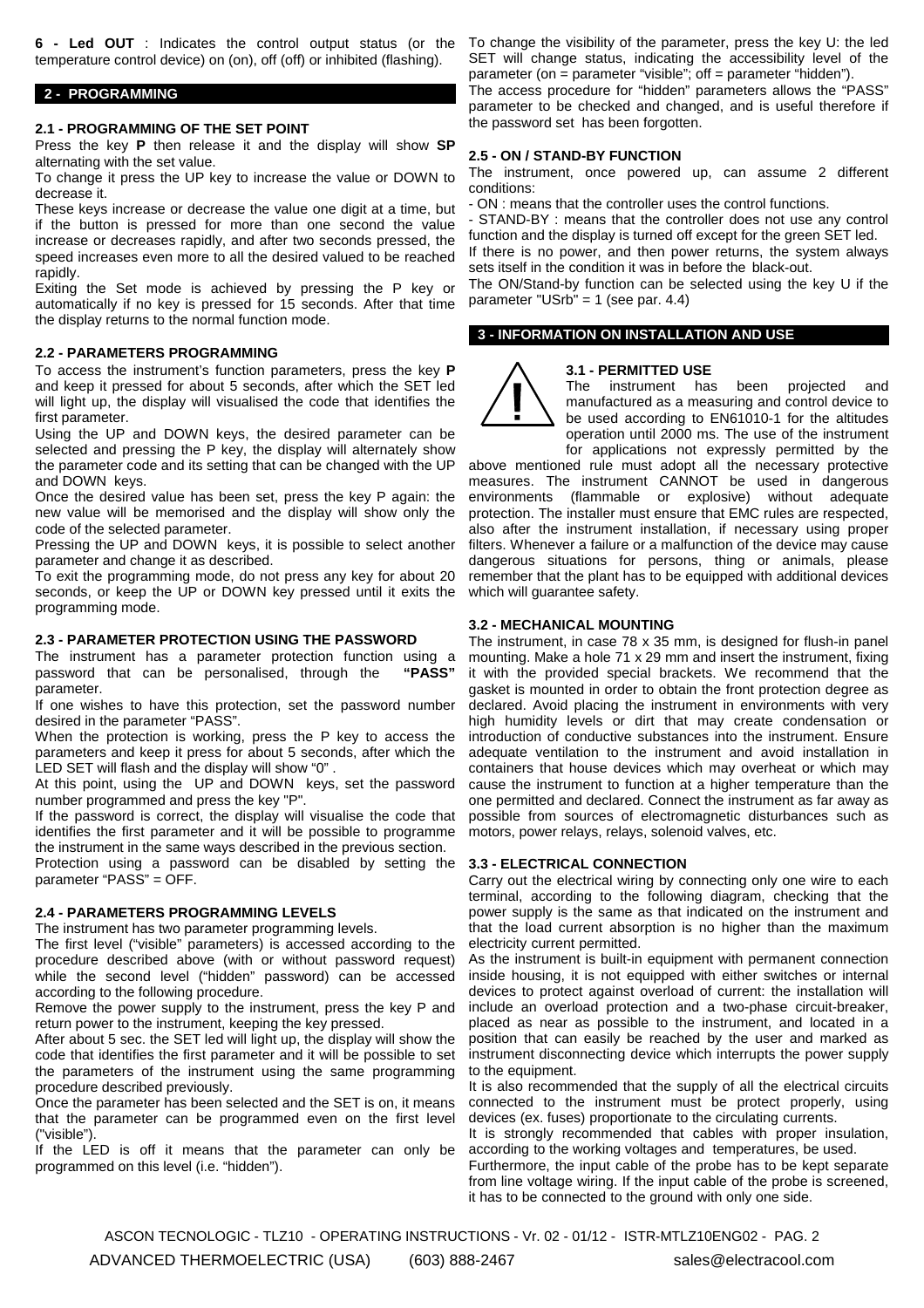Whether the instrument is F (12 V) version it's recommended to use an external transformer TCTR, or with equivalent features (Class II insulation), and to use only one transformer for each instrument because there is no insulation between supply and input.

We recommend that a check should be made that the parameters are those desired and that the application functions correctly before connecting the outputs to the actuators so as to avoid malfunctioning that may cause irregularities in the plant that could cause damage to people, things or animals.

# **3.4 - ELECTRICAL WIRING DIAGRAM**



# **4 - FUNCTIONS**

### **4.1 - MEASURING AND VISUALIZATION**

Via the parameter **"SEnS"** it is possible to select the type of probes that one wishes to use and which can be: thermistores PTC KTY81-121 (Ptc) or NTC 103AT-2 (ntc).

Once the type of probe used has been selected, through the parameter **"Unit",** it is possible to select the temperature unit of measurement (°C or °F) and, through the parameter **"dP"**, the resolution of the desired measurement (OFF=1°; On =0,1°).

The instrument allows the measuring to be calibrated, that can be used for re-calibrating the instrument according to application needs, through the parameters **"OFS"**.

Using the parameter **"FiL",** it is possible to set the time constant for the software filter for measuring the input values to be able to reduce the sensitivity to measurement disturbances (increasing the time).

# **4.2 - TEMPERATURE CONTROL**

The regulation of the instrument is ON/OFF and acts on the output "OUT" depending on the measuring of probe, of the Set Point **"SP"**, the intervention differential **"HSEt"** and the function mode **"Func"** .

Depending on the function mode programmed on the parameter "Func" the differential is automatically considered by the regulator with positive values for a Refrigeration control ("Func"=CooL) or with negative values for a heating control ("Func"=HEAt).



In the event of probe error, it is possible to set the instrument so that that the output "OUT" continues to work in cycles according to the times programmed in the parameter **"tonE"** (activation time) and **"toFE"** (deactivation time).

If an error occurs on the probe the instrument activates the output for the time "tonE", then deactivates it for the time "toFE" and so on whilst the error remains.

Programming "tonE" = OFF lthe output in probe error condition will remain switched off.

Programming instead "tonE" to any value and "toFE" = OFF the output in probe error condition will remain switched on.

Remember that the temperature regulation function can be conditioned by the "Compressor Protection" function described below.

# **4.3 - COMPRESSOR PROTECTION FUNCTION AND DELAY AT POWER-ON**

The function "Compressor Protection" carried out by the machine aims to avoid close start ups of the compressor controlled by the instrument in cooling applications.

This function foresees a time control on the switching on of the "OUT" output associated with the temperature regulation request.

The protection consists of preventing the output being switched on during the time set in the parameter **"PtC"** and counted depending on what has been programmed in the parameter **"PSC"**, and therefore that any activation occurs only after the "PtC" time has finished.

If during the power on delay phase, the regulator request should disappear, due to an inhibition caused by the compressor protection function, the foreseen start up of the output is naturally cancelled.

Using the parameter "PSC", it is possible to set the type of compressor protection and therefore from when the inhibition time "PtC" must start.

The parameter "PSC" can be set as:

**= 1** : Power on delay



**= 2** : Delay after power off



**= 3** : Delay between power on phases.



The function is disabled by programming "PtC" =  $0$ .

During the power on delay phases of the OUT output by inhibiting the function "Compressor Protection" the led OUT flashes. It is also possible to prevent activation of the output after the instrument is turned on, for the time set in the parameter **"od"**. The function is disabled by "od" = OFF.

During the power on delay phase, the display shows the indication **od,** alternating with the normal programmed visualisation.

# **4.4 - FUNCTIONING OF KEY "U"**

The U key function can be defined by the parameter **"USrb"** and can be configured for the following functions:

ASCON TECNOLOGIC - TLZ10 - OPERATING INSTRUCTIONS - Vr. 02 - 01/12 - ISTR-MTLZ10ENG02 - PAG. 3 ADVANCED THERMOELECTRIC (USA) (603) 888-2467 sales@electracool.com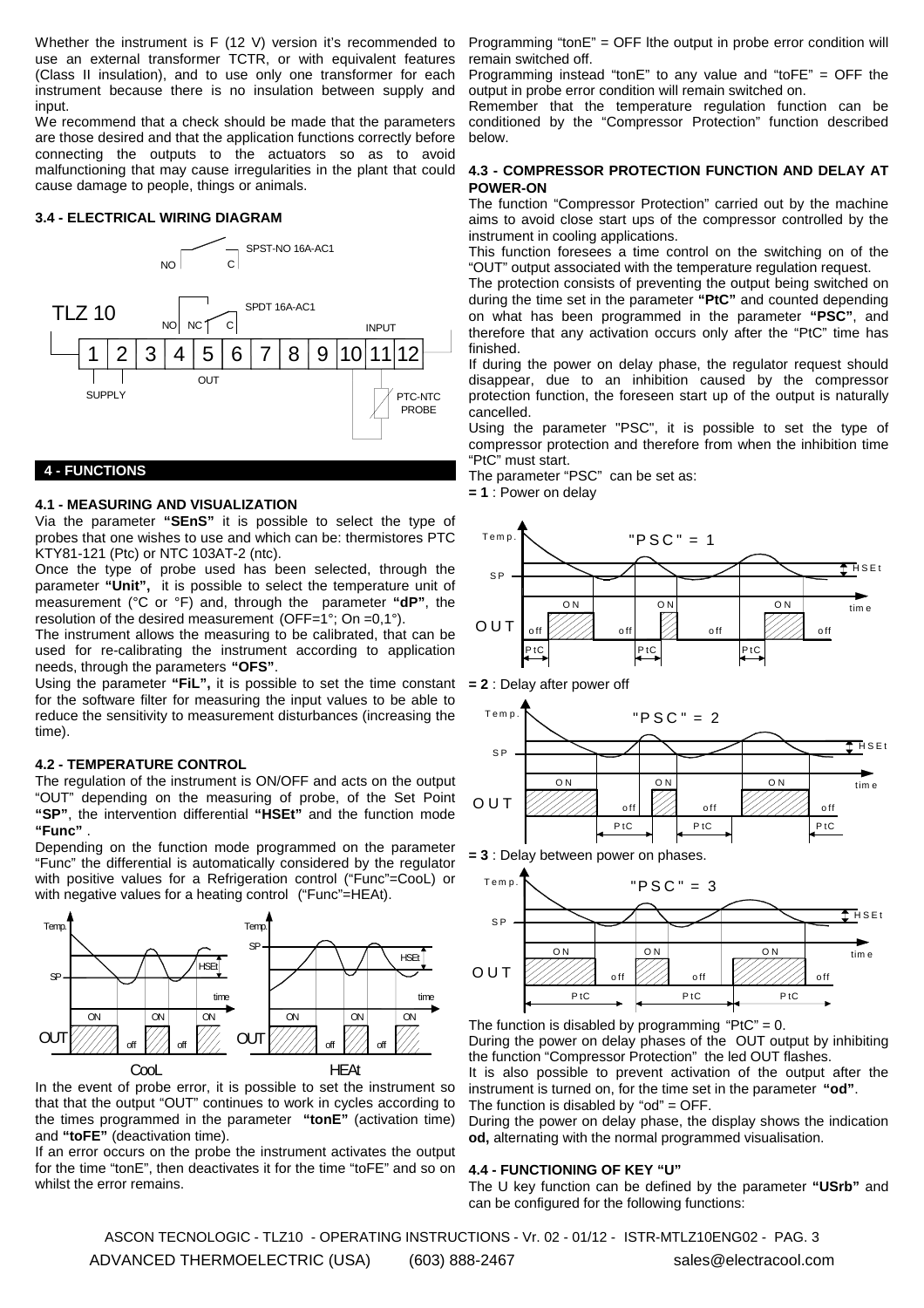**= OFF** - The key U carries out no function.

**= 1** - Pressing the key for at least 1 second, it is possible to switch the instrument from the ON status to Stand-by status and vice versa.

# **4.5 - PARAMETERS CONFIGURATION BY "A01"**

It is possible the transfer from and toward the instrument of the functioning parameters through the device **A01** with 5 poles connector.

This device A01 it's mainly useable for the serial programming of the instruments which need to have the same parameters configuration or to keep a copy of the programming of an instrument and allow its rapid retransmission.

The same device can connect the instrument via USB to a PC and through the proper configuration software tools "TECNOLOGIC UniversalConf", it's possible to configure the operating parameters. To use the device A01 it's necessary that the device or instrument are being supplied.



For additional info, please have a look at the A01 instruction manual.

#### **5 - PROGRAMMABLE PARAMETERS TABLE**

Here below is a description of all the parameters available on the instrument. Some of them may not be present because depend on the model/type of instrument.

| Par.           |             | <b>Description</b>                                                                                                    | Range                                               | Def.           | <b>Note</b> |
|----------------|-------------|-----------------------------------------------------------------------------------------------------------------------|-----------------------------------------------------|----------------|-------------|
| 1              |             | <b>SPLL</b> Minimum Set Point                                                                                         | $-58.0 \div$ SPHL                                   | $-50.0$        |             |
| $\overline{2}$ |             | <b>SPHL</b> Maximum Set Point                                                                                         | $SPLL \div 302.0$                                   | 100.0          |             |
| 3              |             | <b>SEnS</b> Probe Type                                                                                                | Ptc - ntc                                           | Ptc            |             |
| 4              | <b>OFS</b>  | Probe Calibration                                                                                                     | $-30.0 \div 30.0$<br>°C/°F                          | 0.0            |             |
| 5              | Unit        | Unit of measurement                                                                                                   | $\overline{{}^{\circ}C}$ - $\overline{{}^{\circ}F}$ | $\overline{C}$ |             |
| 6              | dP          | Decimal point                                                                                                         | On - OFF                                            | On             |             |
| $\overline{7}$ | <b>FiL</b>  | Measurement filter                                                                                                    | OFF $\div 20.0$<br>sec                              | 2.0            |             |
| 8              | <b>HSEt</b> | Differential                                                                                                          | $0.0 \div 30.0$<br>$^{\circ}$ C/ $^{\circ}$ F       | 2.0            |             |
| 9              | tonE        | Activation time output<br>OUT for probe broken                                                                        | OFF $\div$ 99.59<br>min.sec                         | <b>OFF</b>     |             |
| 10             | toFE        | Deactivation time out-<br>put OUT for probe<br>broken                                                                 | OFF $\div$ 99.59<br>min.sec                         | <b>OFF</b>     |             |
| 11             | <b>Func</b> | Function mode output   HEAt - CooL<br>OUT                                                                             |                                                     | CooL           |             |
| 12             | <b>PSC</b>  | Type of<br>compressor<br>protection:<br>1= delay at switch on<br>2= delay after switch off<br>3= delay between starts | $1 - 2 - 3$                                         | 1              |             |
| 13             | <b>PtC</b>  | Compressor protection<br>time                                                                                         | $OFF + 99.59$<br>min.sec                            | <b>OFF</b>     |             |

| 14 | od | Delay at power on                                                      | OFF $\div$ 99.59   | <b>OFF</b> |  |
|----|----|------------------------------------------------------------------------|--------------------|------------|--|
|    |    |                                                                        | min.sec            |            |  |
|    |    | 15   USrb   Function mode key U:<br>OFF= No Function<br>1= ON/STAND-BY | OFF/1              | OFF        |  |
|    |    | 16 <b>PASS</b> Access Password<br>parameter functions                  | to $OFF \div 9999$ | OFF        |  |
| 17 | SP | l Set Point                                                            | SPLL ÷ SPHL        | 0.0        |  |

### **6 - PROBLEMS, MAINTENANCE AND GUARANTEE**

# **6.1 - SIGNALLING**

**Error Signalling:**

| Error       | <b>Reason</b>                                               | <b>Action</b>           |  |  |
|-------------|-------------------------------------------------------------|-------------------------|--|--|
| E1          | The probe may<br>be                                         | Check the<br>correct    |  |  |
| $-E1$       | interrupted or in short                                     | connection of the probe |  |  |
|             | circuit, or may measure                                     | with the instrument and |  |  |
|             | a value outside the                                         | check the probe works   |  |  |
|             | range allowed                                               | correctly               |  |  |
| <b>EEPr</b> | Internal memory error                                       | Check and if necessary  |  |  |
|             |                                                             | the<br>re-programme     |  |  |
|             |                                                             | parameters function.    |  |  |
|             | In probe error status, the output OUT behaves as set by the |                         |  |  |

parameters "tonE" and "toFE".

#### **Other Signalling:**

| Message | Reason                            |  |
|---------|-----------------------------------|--|
| od      | Delay in switching on in progress |  |

## **6.2 - CLEANING**

We recommend cleaning of the instrument with a slightly wet cloth using water and not abrasive cleaners or solvents which may damage the instrument.

### **6.3 - GUARANTEE AND REPAIRS**

The instrument is under warranty against manufacturing flaws or faulty material, that are found within 12 months from delivery date. The guarantee is limited to repairs or to the replacement of the instrument.

The eventual opening of the housing, the violation of the instrument or the improper use and installation of the product will bring about the immediate withdrawal of the warranty's effects.

In the event of a faulty instrument, either within the period of warranty, or further to its expiry, please contact our sales department to obtain authorisation for sending the instrument to our company.

The faulty product must be shipped to ASCON TECNOLOGIC with a detailed description of the faults found, without any fees or charge for ASCON TECNOLOGIC, except in the event of alternative agreements.

### **7 - TECHNICAL DATA**

#### **7.1 - ELECTRICAL DATA**

Power supply: 12 VAC/VDC, 24 VAC/VDC, 100..240 VAC +/- 10% Frequency AC: 50/60 Hz

Power consumption: 3 VA approx.

Input/s: 1 input for temperature probes: PTC (KTY 81-121, 990 Ω @ 25 °C) or NTC (103AT-2, 10KΩ @ 25 °C)

Output/s: 1 relay output: OUT SPST-NO (16A-AC1, 6A-AC3 250 VAC) or SPDT 16A-AC1, 6A-AC3 250 VAC)

Electrical life for relay outputs: OUT SPST-NO: 100000 op. ; SPDT: 50000 op. (om. VDE)

Installation category: II

Measurement category: I

Protection class against electric shock: Class II for Front panel Insulation:Reinforced insulation between the low voltage part (supply H type and relay outputs) and front panel; Reinforced insulation between the low voltage section (supply type H and relay outputs) and the extra low voltage section (inputs); Reinforced between supply and relay outputs; No insulation between supply F type and inputs.